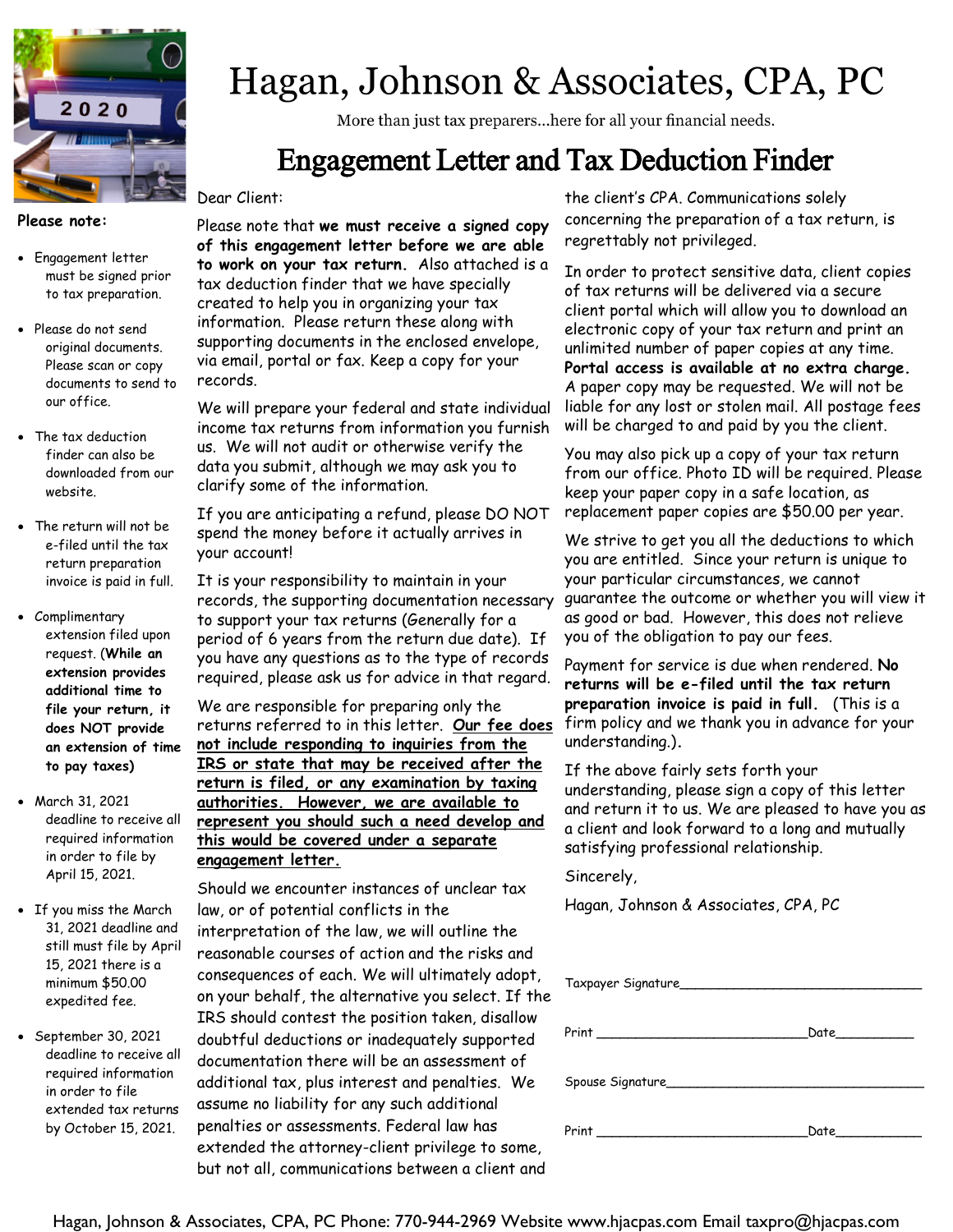### **The following questions are mandatory**

| <b>Bank info (Required for Direct Deposit)</b> | Please deposit any refund                                                                                    | <b>Required Information</b>                                                                                                                                | Yes | <b>NO</b> |
|------------------------------------------------|--------------------------------------------------------------------------------------------------------------|------------------------------------------------------------------------------------------------------------------------------------------------------------|-----|-----------|
| Bank                                           |                                                                                                              | Have you had any tax credits that were disallowed or                                                                                                       |     |           |
| Routing $#$<br>Account #                       |                                                                                                              | reduced in a previous year? (EIC, Child Tax Credit and<br>American Opportunity Tax Credit)                                                                 |     |           |
| Account Type                                   | Joint Account<br>Checking<br><b>Savings</b>                                                                  |                                                                                                                                                            |     |           |
| <b>PLEASE PROVIDE VOIDED CHECK</b>             |                                                                                                              | Can you substantiate your right to claim the depend-                                                                                                       |     |           |
|                                                | <b>Taxpayer Drivers License Info</b>                                                                         | ents on your return?                                                                                                                                       |     |           |
| Name:                                          | Can you verify that the dependents being claimed for<br>the child tax credit and earned income credits lived |                                                                                                                                                            |     |           |
| Number:                                        |                                                                                                              | with you for over half the year?                                                                                                                           |     |           |
| State:                                         |                                                                                                              | Is there anyone else who could claim the dependent as                                                                                                      |     |           |
| Issue Date:<br>Expiration:                     |                                                                                                              | an exemption on their tax return?                                                                                                                          |     |           |
| <b>Taxpayer 2 Drivers License Info</b>         |                                                                                                              | Did you report any/all self-employment income and the<br>related expenses to us?                                                                           |     |           |
| Name:                                          |                                                                                                              | Do you have records including business bank state-                                                                                                         |     |           |
| Number:                                        |                                                                                                              | ments to support all of your self-employment income                                                                                                        |     |           |
| State:                                         |                                                                                                              |                                                                                                                                                            |     |           |
| Expiration:<br><b>Issue Date:</b>              |                                                                                                              | Have you provided us with all 1098-Ts and receipts for<br>qualified tuition and related expenses in order to claim<br>the American Opportunity Tax Credit? |     |           |

| 1. How much money did you receive in the first stimulus?  |  |
|-----------------------------------------------------------|--|
| 2. How much money did you receive in the second stimulus? |  |

**Taxpayer 1 \_\_\_\_\_\_\_\_\_\_\_\_\_\_\_\_\_\_\_\_\_\_\_\_\_\_\_\_\_\_\_\_\_\_\_\_\_\_\_\_\_\_\_**

| 1. Did you get your coverage through the healthcare.gov marketplace?                                                             | Yes I                      | Nol |
|----------------------------------------------------------------------------------------------------------------------------------|----------------------------|-----|
| 2. Were you covered the entire year?                                                                                             | Yes                        | Nol |
| If no what months were you covered?                                                                                              |                            |     |
| Mar Apr May Jun Jul Aug Sep Oct Nov Dec<br>Feb<br>lan                                                                            |                            |     |
| 3. Did you have Health Insurance coverage in 2020? (Only for California, Massachusetts, New Jersey, Vermont or Washington, D.C.) | $\mathsf{Yes}\,\mathsf{I}$ | Nol |

### **Taxpayer 2 \_\_\_\_\_\_\_\_\_\_\_\_\_\_\_\_\_\_\_\_\_\_\_\_\_\_\_\_\_\_\_\_\_\_\_\_\_\_\_\_\_\_\_**

| I. Did you get your coverage through the healthcare.gov marketplace?                                                             | res   | Nol |
|----------------------------------------------------------------------------------------------------------------------------------|-------|-----|
| [2. Were you covered the entire year?                                                                                            | Yes.  | Nol |
| If no what months were you covered?                                                                                              |       |     |
| Mar Apr May Jun Jul Aug Sep Oct Nov Dec<br>$\mathsf{Feb}$<br> an                                                                 |       |     |
| 3. Did you have Health Insurance coverage in 2020? (Only for California, Massachusetts, New Jersey, Vermont or Washington, D.C.) | res ( | No  |

**The following forms are required: 1. Form 1095 A, B and C (If received)**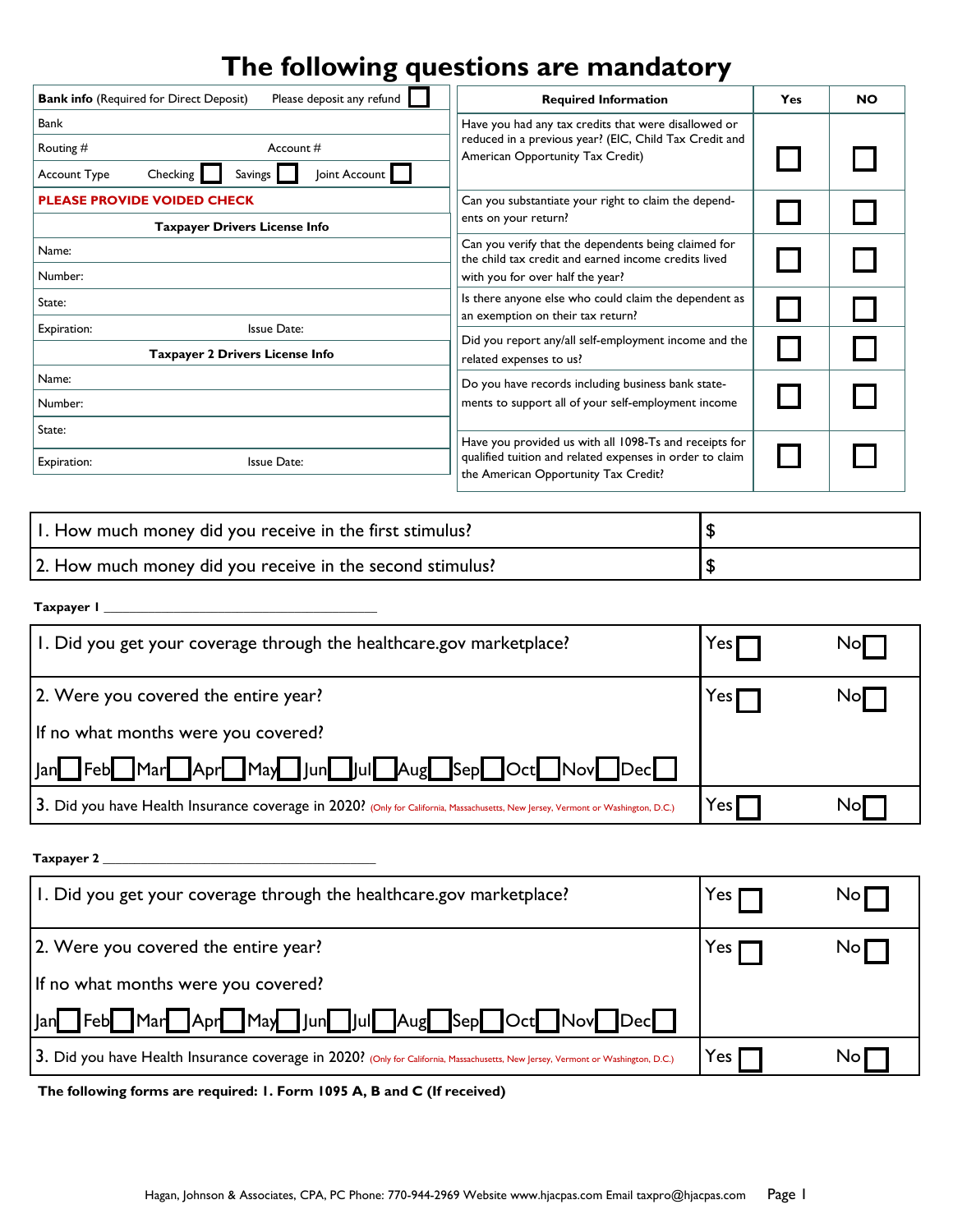### **TAXPAYER INFORMATION**

|                                                                           |                               |                                                                                             |                      |            |                                                                     |                         | IMAFAI EN INFUNNIAI IUN           |                                                    |                                      |                    |                              |
|---------------------------------------------------------------------------|-------------------------------|---------------------------------------------------------------------------------------------|----------------------|------------|---------------------------------------------------------------------|-------------------------|-----------------------------------|----------------------------------------------------|--------------------------------------|--------------------|------------------------------|
| <b>1-TAXPAYER INFORMATION</b>                                             |                               | Current clients-Complete name and contact<br>info only unless your information has changed. |                      |            |                                                                     |                         | <b>5-INCOME &amp; ADJUSTMENTS</b> |                                                    |                                      |                    |                              |
| <b>Filer Name</b>                                                         |                               |                                                                                             |                      |            |                                                                     |                         |                                   | PLEASE PROVIDE ALL DOCUMENTATION                   | <b>TAXPAYER</b>                      |                    | <b>SPOUSE</b>                |
| Social Security No.                                                       |                               |                                                                                             | Birth Date / /       |            |                                                                     | W-2 Wages               |                                   |                                                    | <b>PROVIDE W-2</b>                   |                    | <b>PROVIDE W-2</b>           |
| Occupation                                                                |                               |                                                                                             | $\sqrt{ }$ if Blind  |            |                                                                     |                         |                                   | Partnership, Trust or S-Corporation K-1's          | <b>PROVIDE K-1</b>                   |                    | <b>PROVIDE K-1</b>           |
| <b>Contact Phone</b>                                                      |                               |                                                                                             |                      |            |                                                                     |                         |                                   | Were you the beneficiary of an inheritance?        | <b>Paragona</b>                      |                    | Yes                          |
| E-mail Address                                                            |                               |                                                                                             |                      |            |                                                                     |                         | State Tax Refund (1099-G)         |                                                    | Provide 1099                         |                    | Provide 1099                 |
| Spouse Name                                                               |                               | Date of Marriage / /                                                                        |                      |            |                                                                     |                         |                                   | Social Security or RR (SSA-1099/RRV-1099)          | Provide 1099                         |                    | Provide 1099                 |
| Social Security No.                                                       |                               |                                                                                             | Birth Date / /       |            |                                                                     |                         | Alimony Received                  |                                                    | \$                                   | \$                 |                              |
| Occupation                                                                |                               |                                                                                             | $\bigcap$ v if Blind |            |                                                                     |                         |                                   |                                                    | Amount paid                          | Amount paid        |                              |
| <b>Contact Phone</b>                                                      |                               |                                                                                             |                      |            |                                                                     |                         |                                   |                                                    | \$                                   | \$                 |                              |
| E-mail Address                                                            |                               |                                                                                             |                      |            |                                                                     |                         | Tips not included in W-2          |                                                    | \$                                   | \$                 |                              |
| Street                                                                    |                               |                                                                                             | Apt#                 |            |                                                                     |                         |                                   | Unemployment Compensation (1099-G)                 | Provide 1099                         |                    | Provide 1099                 |
|                                                                           |                               |                                                                                             |                      |            |                                                                     |                         | Gambling Winnings (W-2G)          |                                                    | Provide W-2                          |                    | Provide W-2                  |
| City                                                                      | State                         | Zip                                                                                         |                      |            |                                                                     |                         | <b>Bartering Income</b>           |                                                    | \$                                   | \$                 |                              |
| <b>2-ESTIMATED TAXES PAID</b>                                             | Not W-2 Withholding           |                                                                                             |                      |            |                                                                     |                         |                                   | Interest/Dividend Income (1099-INT/1099-DIV)       | Provide 1099                         |                    | Provide 1099                 |
| <b>Payment &amp; Due Date</b>                                             | <b>Date Paid</b>              | Federal                                                                                     | <b>State</b>         |            |                                                                     |                         |                                   | Did you have credit card debt forgiven (1099-C)    |                                      |                    | Yes                          |
| Applied From 2019 Refund                                                  |                               | \$                                                                                          | \$                   |            | Did you abandon your home (1099-A, 1099-C)                          |                         |                                   |                                                    |                                      | Yes                |                              |
| First Quarter                                                             |                               | \$                                                                                          | \$                   |            | Was your home foreclosed on or sold in a short sale (1099-A 1099-C) |                         |                                   |                                                    | <b>I</b> Yes                         |                    |                              |
| Second Quarter                                                            |                               | \$                                                                                          | \$                   |            |                                                                     |                         |                                   | <b>6-FOREIGN FINANCIAL ACCOUNTS</b>                |                                      |                    |                              |
| Third Quarter                                                             |                               | \$                                                                                          | \$                   |            |                                                                     |                         |                                   |                                                    | <b>Balance in</b>                    |                    | <b>Balance in</b>            |
| Fourth Quarter                                                            |                               | \$                                                                                          | \$                   |            |                                                                     |                         | Name of Institution               | Country                                            | <b>Taxpayers Account</b><br>12/31/20 |                    | Spouse's Account<br>12/31/20 |
|                                                                           |                               |                                                                                             |                      |            |                                                                     |                         |                                   |                                                    | \$                                   | \$                 |                              |
| <b>3-SPECIAL INFO</b>                                                     | Applies to Taxpayer or Spouse |                                                                                             |                      |            |                                                                     |                         |                                   |                                                    | \$                                   | \$                 |                              |
| I have signature authority or am a co-owner on a foreign bank account V   |                               |                                                                                             |                      |            |                                                                     |                         | <b>7-IRA &amp; SEP PLANS</b>      |                                                    |                                      |                    |                              |
| Non disclosure if required could mean a \$10,000 penalty                  |                               |                                                                                             |                      |            |                                                                     |                         |                                   |                                                    | <b>TAXPAYER</b>                      |                    | <b>SPOUSE</b>                |
| I received an inheritance from a foreign country                          |                               |                                                                                             |                      | V          |                                                                     |                         |                                   | Do you have a retirement plan with your Employer   | <b>Yes</b>                           |                    | <b>Yes</b>                   |
| I have a foreign bank account or interest in a foreign financial asset    |                               |                                                                                             |                      | V          |                                                                     |                         |                                   | Did you convert a traditional IRA into a Roth IRA  | ]Yes                                 |                    | ]Yes                         |
| I received a distribution from, or was the grantor of a foreign trust     |                               |                                                                                             |                      | V          |                                                                     |                         |                                   | <b>Traditional IRA, SIMPLE &amp; SEP Plans</b>     |                                      |                    |                              |
| During 2020 I bought, sold, or gifted real estate                         |                               |                                                                                             |                      | V          |                                                                     |                         |                                   | Contributions-Form 5498 (Available after May 15th) | \$                                   | \$                 |                              |
| I made a gift of money/property to any individual in excess of \$15,000 V |                               |                                                                                             |                      |            |                                                                     |                         | Withdrawals (Provide 1099-R)      |                                                    |                                      |                    |                              |
| employ household workers                                                  |                               |                                                                                             |                      | $\sqrt{ }$ |                                                                     |                         | Rollovers (Provide 1099-R)        |                                                    |                                      |                    |                              |
| I had an early withdrawal penalty from a CD                               |                               |                                                                                             |                      | V          |                                                                     | <b>Roth IRA</b>         |                                   |                                                    |                                      |                    |                              |
|                                                                           |                               |                                                                                             |                      |            |                                                                     |                         | Contributions-Form 5498           |                                                    | \$                                   | \$                 |                              |
| <b>4-DEPENDENTS</b>                                                       |                               |                                                                                             |                      |            |                                                                     |                         | Withdrawals (Provide1099-R)       |                                                    | Provide 1099                         |                    | Provide 1099                 |
| <b>First Name</b>                                                         | Last Name                     |                                                                                             | Social Security #    | Relation   |                                                                     | Date of<br><b>Birth</b> | Income                            | Child or<br><b>Dependent Care</b><br>Expenses      | Provider's Name                      | Provider 's SSN or | Employer ID#                 |
|                                                                           |                               |                                                                                             |                      |            |                                                                     |                         | \$                                | \$                                                 |                                      |                    |                              |
|                                                                           |                               |                                                                                             |                      |            |                                                                     |                         | \$                                | \$                                                 |                                      |                    |                              |
|                                                                           |                               |                                                                                             |                      |            |                                                                     |                         | \$                                | \$                                                 |                                      |                    |                              |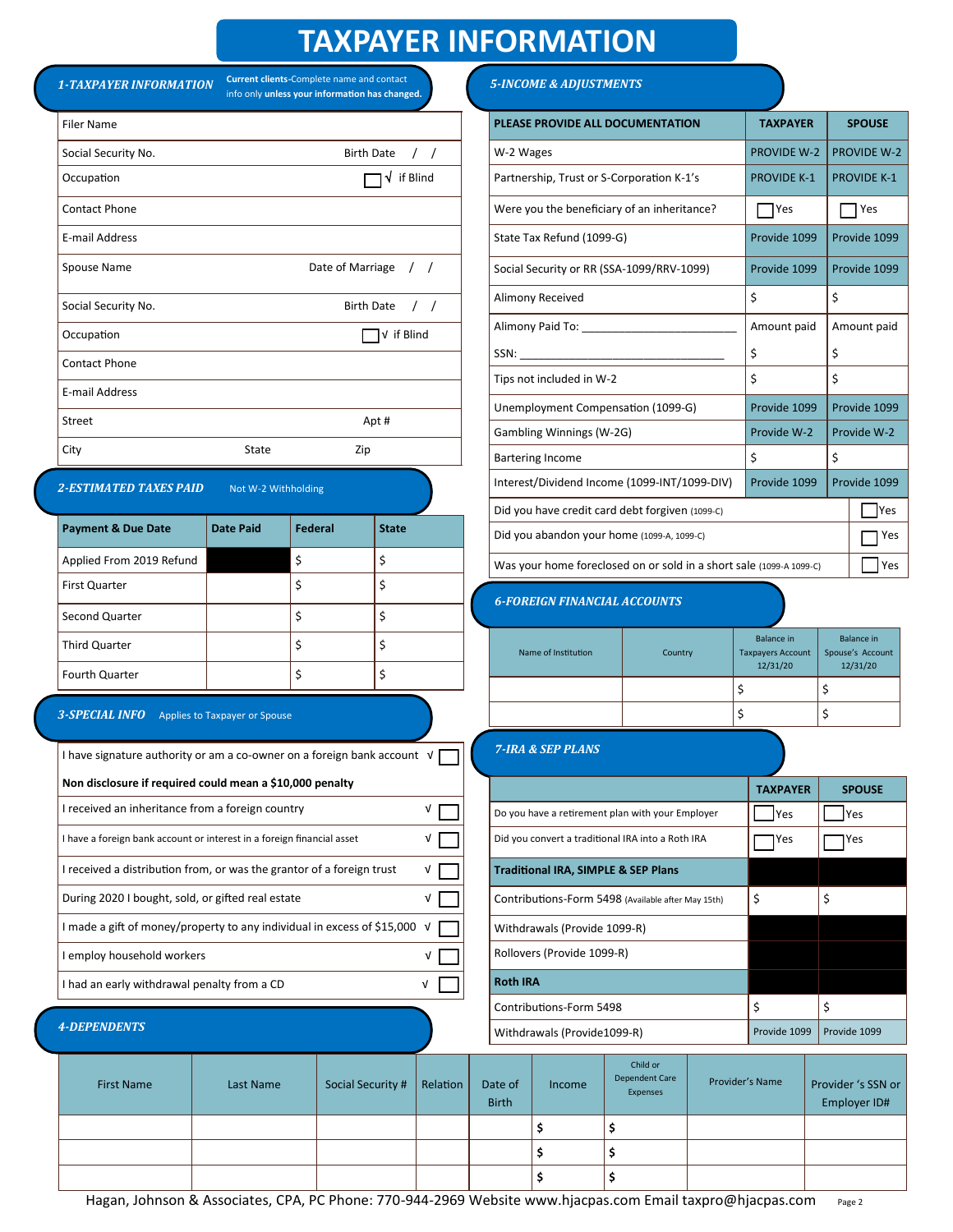## **DEDUCTIONS/MISCELLANEOUS**

*1-MEDICAL EXPENSES* Medical expenses deductible only if they exceed 10% Do not list expenses reimbursed by insurance or HSA.

|                                                                            | of your adj. gross income.                                              |    |
|----------------------------------------------------------------------------|-------------------------------------------------------------------------|----|
| <b>Insurance Premiums</b>                                                  | (Medical, Dental, Vision & Hospital)<br>After tax only-No Self Employed | \$ |
|                                                                            | Medicare Insurance Premiums (Info required if no Form 1099 SSA)         | \$ |
| Long Term Care Insurance                                                   |                                                                         | \$ |
| Doctors, Dentist                                                           |                                                                         | \$ |
|                                                                            | Supplies/Equipment (Hearing aids including batteries, C-pap, etc.)      | \$ |
| Home Modifications (Provide listing of costs incurred on a separate sheet) | \$                                                                      |    |
| Hospitals, labs, x-ray                                                     |                                                                         | \$ |
| <b>Medical Miles</b>                                                       |                                                                         |    |

#### *2-TAXES PAID*

Provide documentation

| Real Estate-Primary Residence                                              | \$              |
|----------------------------------------------------------------------------|-----------------|
| Real Estate-2nd Home (not an investment or rental property)                | \$              |
| Real Estate-Investment Property (only if property is not rented currently) | \$              |
|                                                                            |                 |
| Ad Valorem                                                                 | Provide receipt |
| City\County\Local Taxes                                                    | \$              |

#### *3-MORTGAGE INTEREST*

| Home Mortgage Interest                                                    | Provide 1098 |
|---------------------------------------------------------------------------|--------------|
| Home Mortgage Interest 2nd Home (not an investment or rental property)    | Provide 1098 |
| Home Equity Line of Credit (For maintenance or improvements to residence) | Provide 1098 |
| Time Share Mortgage Interest                                              | Provide 1098 |
| Mortgage Interest paid to Individual                                      |              |
| Name:<br>SS#:                                                             |              |

*4-CASH CONTRIBUTIONS* Must have receipts for all cash & single

| contributions over \$250.00  |          |        |  |
|------------------------------|----------|--------|--|
| Name of Organization         | Taxpayer | Spouse |  |
|                              |          |        |  |
|                              |          |        |  |
| Mileage for Charitable Works |          |        |  |
|                              |          |        |  |

#### *5-NON CASH CONTRIBUTIONS*

Clothing, household, etc.

#### *6-MISCELLANEOUS*

| Did you move in 2020 (Must be an active member of the<br>military)                                                                                                                                                                                                                                                                                                      | Yes                                                                                                                                |
|-------------------------------------------------------------------------------------------------------------------------------------------------------------------------------------------------------------------------------------------------------------------------------------------------------------------------------------------------------------------------|------------------------------------------------------------------------------------------------------------------------------------|
| <b>Gambling Losses</b>                                                                                                                                                                                                                                                                                                                                                  | \$                                                                                                                                 |
| Gambling Income (Attach W-2G from Casino)                                                                                                                                                                                                                                                                                                                               | \$                                                                                                                                 |
| Student loan interest                                                                                                                                                                                                                                                                                                                                                   | \$                                                                                                                                 |
| Did you receive any prizes/awards not reported on W-2<br>Description:                                                                                                                                                                                                                                                                                                   | Value<br>\$                                                                                                                        |
| Did you adopt a child in 2020-Attach all documents                                                                                                                                                                                                                                                                                                                      | Yes                                                                                                                                |
| For tax years 2017-2019, Georgia residents can re-<br>ceive a state credit up to 90 percent for donations<br>made to qualified rural hospital organizations in the<br>state of Georgia under the law passed in Senate Bill<br>258. Please contact our office for additional infor-<br>mation if you are interested in this wonderful tax<br>credit program opportunity. | I made contributions<br>to qualified rural<br>hospital organiza-<br>tions under the Geor-<br>gia Heart Hospital<br>Program?<br>Yes |
| Did you have any sales or other exchanges of virtual<br>currencies, or used virtual currencies to pay for goods<br>or services, or you are holding virtual currencies as an<br>investment?                                                                                                                                                                              | Yes                                                                                                                                |

### *7-EDUCATION EXPENSES*

| Student 1                                                       | <b>Student</b>      | <b>Student</b>    |
|-----------------------------------------------------------------|---------------------|-------------------|
| Student 2                                                       |                     |                   |
| Is a fulltime student                                           | Yes l<br><b>INo</b> | Yesl<br><b>No</b> |
| Tuition, Fees, Books & Supplies<br>(For 1st 4 Years of College) | \$                  | \$                |
| Tuition, Books, Supplies (Non degree courses)                   | \$                  | Ś                 |
| 529 Plan Contributions                                          | \$                  | \$                |
| Name of State Plan                                              |                     |                   |

#### *8-CASUALTY LOSS*

| Was the loss in a presidentially declared disaster area? |    |  |                            | Yes |
|----------------------------------------------------------|----|--|----------------------------|-----|
| Casualty Description                                     |    |  |                            |     |
| Date of Casualty                                         | \$ |  | Insurance reimbursement    |     |
| Fair market Value<br>before casualty                     |    |  | <b>Original Cost/Basis</b> | \$  |
| Fair Market Value<br>after casualty                      | \$ |  | Date Acquired              |     |

| Date<br>Donated | Date<br>Originally<br>Purchased | Original<br>Purchase<br>Price | Fair Market Value<br>If nothing is entered<br>value is considered zero | <b>Organization Donation</b><br>Made To | Items<br>If needed please attach separate list | Condition<br>Excellent<br>Good<br>New |
|-----------------|---------------------------------|-------------------------------|------------------------------------------------------------------------|-----------------------------------------|------------------------------------------------|---------------------------------------|
|                 |                                 |                               |                                                                        |                                         |                                                |                                       |
|                 |                                 |                               |                                                                        |                                         |                                                |                                       |
|                 |                                 |                               |                                                                        |                                         |                                                |                                       |

Hagan, Johnson & Associates, CPA, PC Phone: 770-944-2969 Website www.hjacpas.com Email taxpro@hjacpas.com Page 3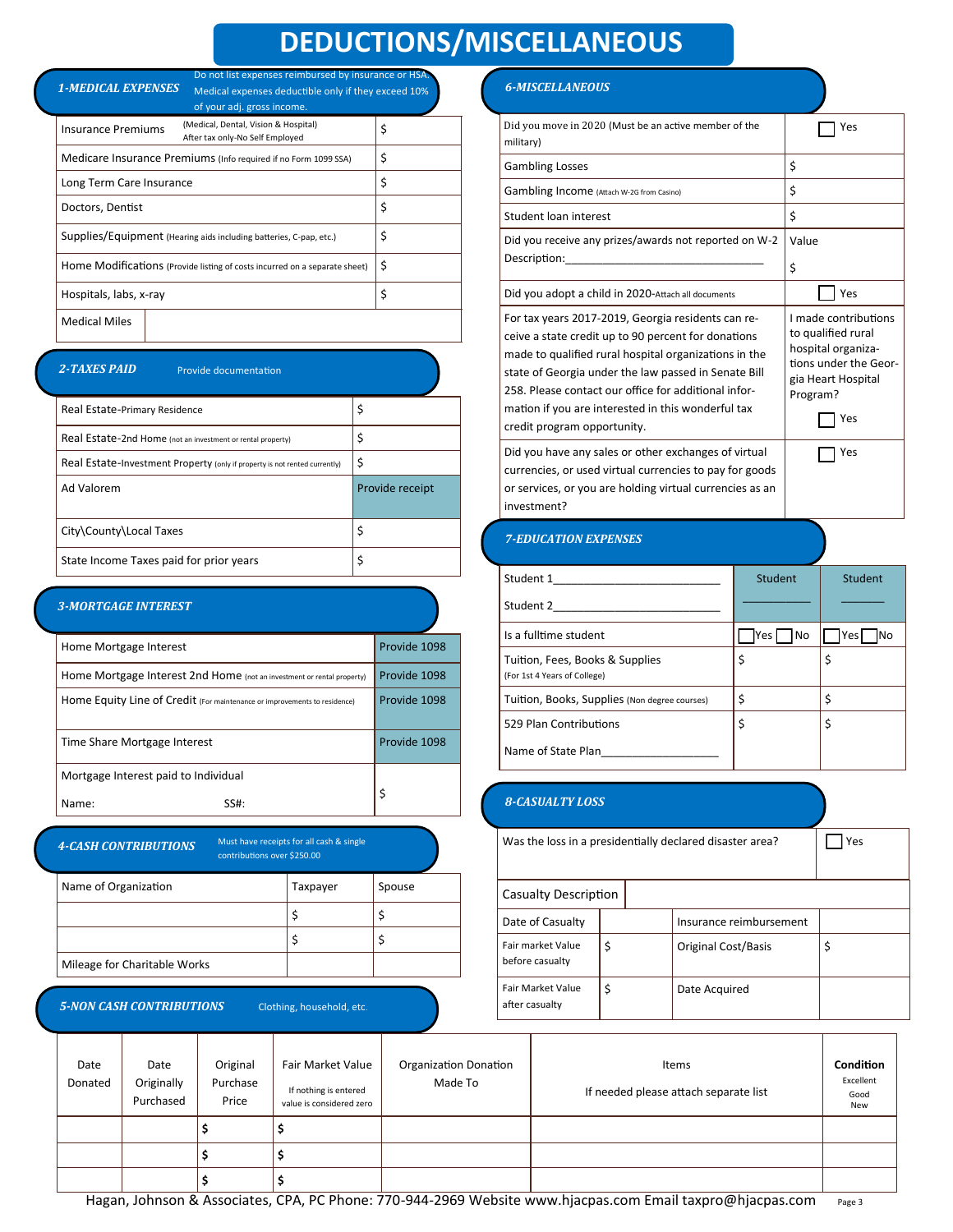### **SELF EMPLOYED**

Please complete one of these pages per business owned

#### *1-SELF EMPLOYED BUSINESS*

| <b>Business Name:</b>                                                                              |          |                |  |  |
|----------------------------------------------------------------------------------------------------|----------|----------------|--|--|
| Address:                                                                                           |          |                |  |  |
| <b>Business Income</b>                                                                             | \$       |                |  |  |
| <b>Merchant Fees</b>                                                                               | \$       |                |  |  |
| <b>Customer Refunds</b>                                                                            | \$       |                |  |  |
| Customer checks returned by bank                                                                   | \$       |                |  |  |
| Advertising                                                                                        | \$       |                |  |  |
| <b>Business Professional Dues/Membership Fees</b>                                                  | \$       |                |  |  |
| Commissions, Management & Other Fees                                                               | \$       |                |  |  |
| Liability & Business Property Insurance                                                            | \$       |                |  |  |
| <b>Dedicated Business</b><br><b>Interest Paid-Credit Cards</b><br><b>Credit Card</b>               | \$       |                |  |  |
| Total Internet \$____________________ Percentage used for Business _______                         |          |                |  |  |
| Legal, Accounting, Payroll Fees                                                                    | \$       |                |  |  |
| Log required to show name of client/<br>Meal for business<br>potential client & business discussed | \$       |                |  |  |
| <b>Bank Service Charges</b>                                                                        | \$       |                |  |  |
| Gifts to customers/family (IRS limits gifts to \$25 per)                                           | \$       |                |  |  |
| Health Insurance premiums (Not paid by employer)                                                   | \$       |                |  |  |
| Interest Paid Mortgage-business building only                                                      | \$       |                |  |  |
| Land Line Telephone (Second line only for home offices)                                            | \$       |                |  |  |
| Total Cell Phone \$ Percentage used for Business                                                   |          |                |  |  |
| Office Expenses                                                                                    | \$       |                |  |  |
| Payments to Subcontractors                                                                         | \$       |                |  |  |
| Rental-Business Property/Real Estate                                                               |          |                |  |  |
| Repairs & Maintenance-(Business Equipment)                                                         | \$       |                |  |  |
| Taxes & Licenses-Secretary of State                                                                |          |                |  |  |
| Wages paid to employees-Form W-2 (Please Provide)                                                  | \$<br>\$ |                |  |  |
| Supplies (Hardware, cleaning, saw blades, etc.)                                                    |          |                |  |  |
| Postage & Shipping                                                                                 | \$       | \$<br>\$<br>\$ |  |  |
| Rental-Vehicle, Equipment, Machinery                                                               |          |                |  |  |
| Seminars, Training                                                                                 |          |                |  |  |
| Business Building Utilities-(Do not include if home office)                                        |          |                |  |  |
| Home office                                                                                        |          |                |  |  |
| Second Telephone Line                                                                              |          | \$             |  |  |
| Total utilities paid                                                                               |          | \$             |  |  |
| Total rent paid                                                                                    | \$       |                |  |  |
| Hazard or Renters Insurance                                                                        | \$       |                |  |  |
| Pest Control                                                                                       |          | \$             |  |  |
| Other:                                                                                             |          | \$             |  |  |
| Improvements                                                                                       |          |                |  |  |
| Homeowners/Condo Association Fees                                                                  |          |                |  |  |
| Square footage area used exclusively for business                                                  |          |                |  |  |
| Total heated square footage of home                                                                |          |                |  |  |

#### *3-BUSINESS VEHICLE EXPENSES*

|                                                                                               | Taxpayer | Spouse |
|-----------------------------------------------------------------------------------------------|----------|--------|
| Enter vehicle make, model and year                                                            |          |        |
|                                                                                               |          |        |
|                                                                                               |          |        |
| Amount of reimbursement provided by employer                                                  | \$       | \$     |
| Is the vehicle available for personal use                                                     | Yes      | Yes    |
| Have you kept a log recording your mileage                                                    | Yes      | Yes    |
| Is reimbursement included on W-2                                                              | Yes      | Yes    |
| Do you have another vehicle available for personal use                                        | Yes      | Yes    |
| Parking & Tolls                                                                               |          |        |
| Total miles driven for the year                                                               |          |        |
| Total commuting miles for the year                                                            |          |        |
| <b>Business Miles-For employer</b>                                                            |          |        |
| Business Miles-Between 1st & 2nd job                                                          |          |        |
| Business Miles-From job to school                                                             |          |        |
| <b>Business Miles-Temporary job sites</b>                                                     |          |        |
| Vehicle operating expenses-If using actual expenses                                           |          |        |
| Fuel                                                                                          | \$       | \$     |
| Total Maintenance, tires, batteries and repairs                                               | \$       | \$     |
| Insurance                                                                                     | \$       | \$     |
| (Special licenses such as Class D. Include<br>Vehicle License-<br>expense for medical exams.) | \$       | \$     |
| <b>Total Lease Payments</b>                                                                   | \$       | \$     |
| <b>Total Loan Interest</b>                                                                    | Ś        | Ś      |

#### *4-BUSINESS TRAVEL*

|  | Airfare                            | \$ |  |
|--|------------------------------------|----|--|
|  | <b>Auto Rental</b>                 | Ş  |  |
|  | Meals-(Away from home overnight)   | Ş  |  |
|  | Lodging                            | \$ |  |
|  | Laundry-(Away from home overnight) | \$ |  |
|  | Tips, Other:                       |    |  |

Total Taxes  $\begin{vmatrix} 5 \end{vmatrix}$ Total Car Wash  $\begin{array}{ccc} \vert & \vert & \vert & \vert \end{array}$ 

#### *2-ASSETS PURCHASED, SOLD OR DISPOSED \**

| <b>Description of Asset</b> | Date sold or<br>disposed of | <b>Sales Price</b> |
|-----------------------------|-----------------------------|--------------------|
|                             |                             |                    |
|                             |                             |                    |
|                             |                             |                    |

\*If Needed attach a separate statement with itemized list.